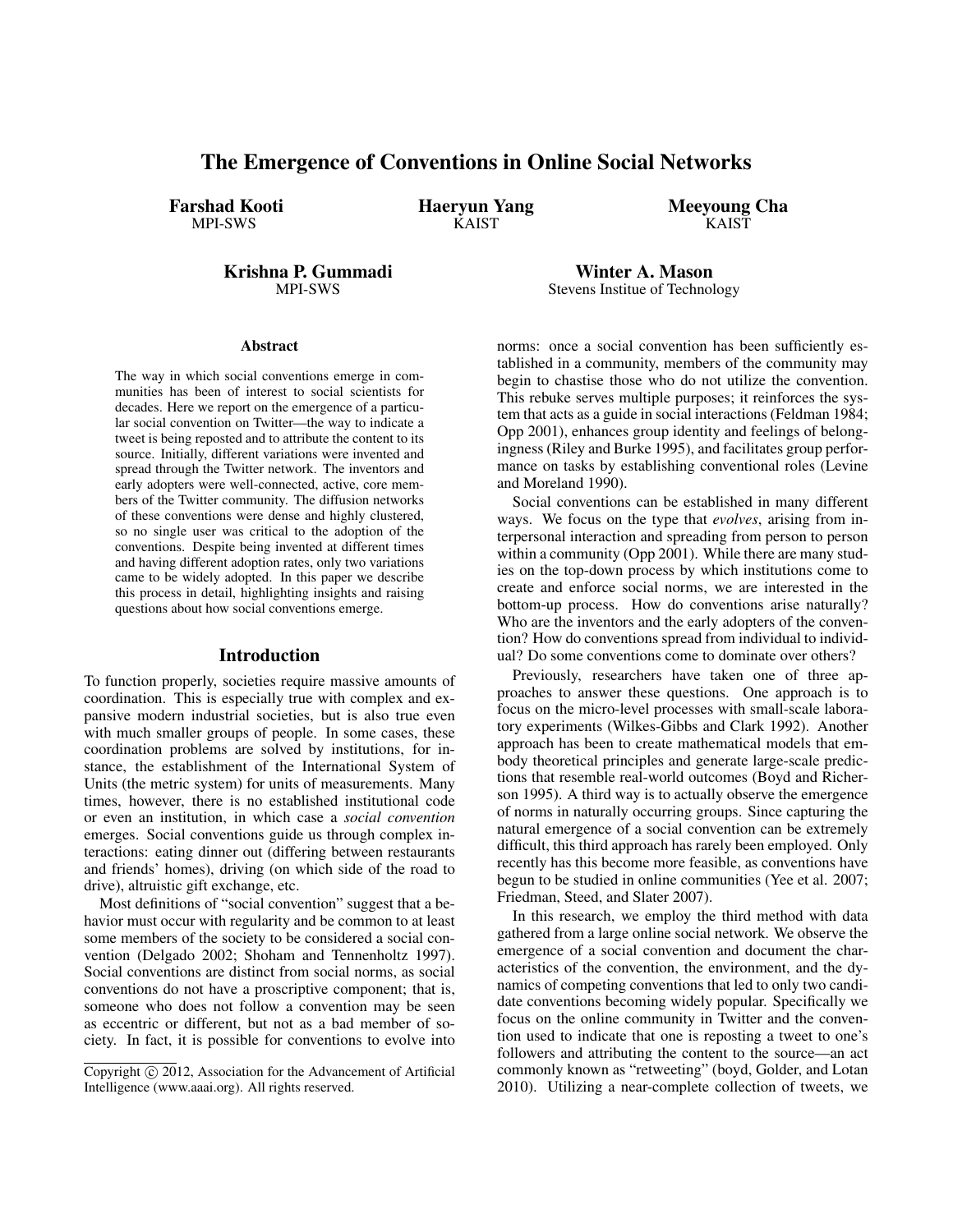track the birth of the retweeting convention over the first 3.5 years of Twitter's existence. Several different *variations* of this convention emerged during the first few years of Twitter, some with great success and some with little impact. These variations arose organically and became widely adopted by many individuals and third-party applications over time, until (and even after) Twitter rolled out an official, built-in "retweet" button in November 2009.

There are several unique advantages that come from studying the retweeting convention. To begin with, before any particular form of the convention was established on Twitter, a user would most likely first encounter a particular variation through his or her contacts on Twitter. Consequently, another advantage of studying retweeting is that one's contacts on Twitter are explicit, so we can observe how a convention spreads from one user to another. A third advantage is that the convention is not usable outside of Twitter, so nearly all uses of the convention will have been on Twitter, limiting potential exposures outside of the environment. Because we have nearly all of the tweets, this means we also have nearly all of the uses of the convention. In other words, by studying this particular convention we can explore not just the micro-level processes of adoption or the macro-level outcomes, but actually explore how one led to the other.

Some of our key results are as follows:

- 1. Several retweeting conventions arose organically, because of the perceived need to forward other people's tweets efficiently in Twitter.
- 2. Early adopters of the retweeting conventions were more active and well-connected than the remaining adopters or typical users. They are genuinely influential or core users, who also adopted other new features of Twitter early.
- 3. A great majority of early and later adopters had a fellow Twitter friend who adopted the same convention prior to them. This demonstrates that conventions mostly spread through the internal social links in Twitter.
- 4. The conventions spread through a dense network, so there were no "bottleneck" users who were critical to the spread of the convention.
- 5. As the conventions continued to spread, only two of them (RT and via) spread past the boundary of the core users, a property that we have identified as a necessary characteristic feature of the conventions that come to dominate.

#### Related Work

The theory on the emergence of social conventions can be traced to the earliest studies of social influence. One of the first comprehensive reviews outlined a theory of how group norms develop and are maintained (Feldman 1984). This theory stated that norms can develop top-down, bottom-up, or through a critical event in the group's history, but the maintenance of a norm depends on whether it is instrumental; that is, if it helps the group continue to exist. A more recent review on norm formation has a slightly different view (Opp 2001). It says that the "instrumentality hypothesis" as suggested in (Bettenhausen and Murnighan 1985; Levine and Moreland 1990) should be refined so that norms created top-down serve an explicit, group-maintaining function, while emergent norms typically are fulfilling some other internal group function—still instrumental, but not in the way initially suggested.

One approach to study the emergence of conventions is through small-scale experimental work. One of the first to explicitly investigate how people solve coordination problems focused on linguistic conventions for reference. In (Wilkes-Gibbs and Clark 1992), participants were asked to develop short-hand verbal code for referring to images that allowed them to communicate more efficiently and therefore complete tasks with the images more quickly. In a similar paradigm (Selten and Warglien 2007), participants attempted to coordinate by sending messages that "describe" a symbol or set of symbols shown independently to each participant. Participants paid a cost for each letter used in the messages, but were rewarded if the symbols matched. Conventions matching letters to symbols or symbol features quickly emerged, resembling grammars when the symbols were complex. In both of these studies, the need to coordinate efficiently led to linguistic or pseudo-linguistic conventions.

A more popular approach to study the emergence of conventions has been to create mathematical or computational models that embody a theory, to demonstrate how a specific mechanism could lead to the emergence of social conventions. For instance, in the model described in (Boyd and Richerson 1995), agents are exploring an environment with costs and rewards, and can learn from other agents through observation. In this model, conventions evolved because of imitation and proved to be beneficial to the group. A different agent-based model was proposed in (Walker and Wooldridge 1995) to delineate mechanisms that could lead to the emergence of social conventions. Taking a gametheoretic approach, the work in (Shoham and Tennenholtz 1997; Goyal and Janssen 1997) outline features that most efficiently lead to conventions in coordination games. Noting that conventions typically arise in the context of social networks, one model looked at coordination problems in social networks (Delgado 2002), and found that conventions emerge nearly as rapidly in scale-free networks as they do in fully-connected ones, and that social conventions arise more efficiently in complex networks than in regular graphs. Another recent simulation model found that having different roles in networks can also facilitate the emergence of social conventions (Savarimuthu, Cranefield, and Purvis 2007).

The empirical study of naturally occurring norms is uncommon, but was encouraged by the development of online communities. The existence of social conventions has been observed in collaborative virtual environments such as MUDs (Multi-user Dungeons) and MOOs (MUD, objectoriented), although the primary purpose of these studies was to demonstrate that the virtual social environments were valid for social science research, something that is largely accepted today, and did not focus on how the conventions came to be (Becker and Mark 1998; 1999). For the most part, it seemed the online conventions were imported from existing social conventions such as greetings and the so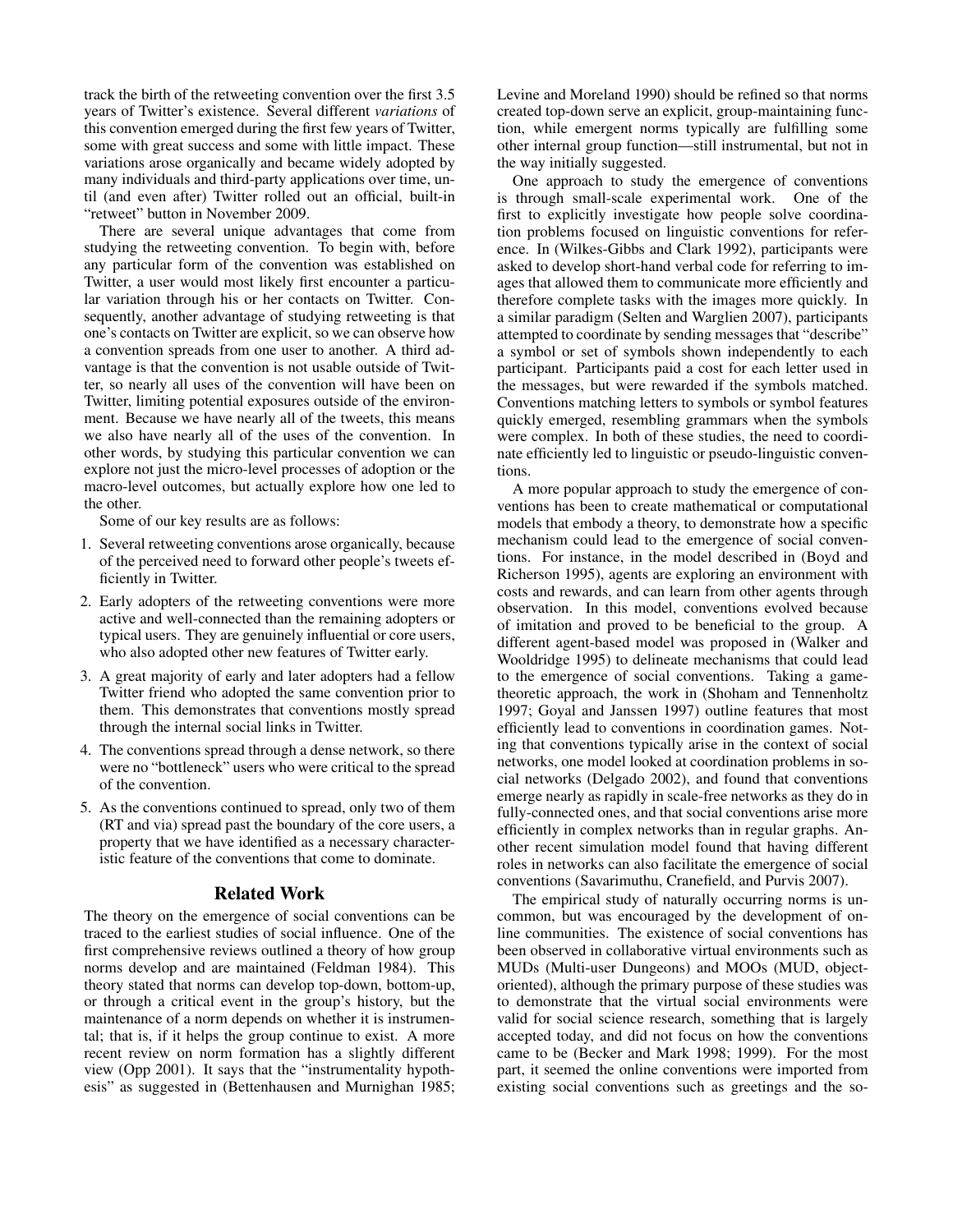cially appropriate distance for interpersonal interactions. This latter convention, also known as proxemics, is carried into the more modern virtual environment, Second Life. Two sets of researchers (Friedman, Steed, and Slater 2007; Yee et al. 2007) observed or experimentally manipulated the virtual distance between avatars in Second Life and found people moved their avatar to maintain an appropriate social distance. The work in (Pankoke-Babatz and Jeffrey 2002) aggregated the documents that explicitly define norms for online behavior—what can be viewed as the outcome of the emergent process of norm formation.

### Methodology

We used data gathered from Twitter as reported in previous work (Cha et al. 2010), which comprises the following three types of information: profiles of 52 million users, 1.9 billion directed follow links among these users, and 1.7 billion public tweets posted by the collected users. The oldest tweet in the dataset is from March 2006, when the Twitter service was publicly launched. The follow link information is based on a snapshot taken at the time of data collection in September 2009. However, the user and tweet information is nearcomplete because user IDs were sequentially queried from all possible ranges (0–80 million) at the time of data collection. Therefore, this dataset provides a unique opportunity to study the birth of new collective behaviors in Twitter.

We focus on the convention for indicating a message is reposted while attributing the source, commonly known as "retweeting". The convention typically had a syntax of "marker @username repeated-text" (boyd, Golder, and Lotan 2010), so we searched for this syntax in the tweet dataset and identified all potential variations. Among them, we study the four most frequently used variations ("RT", we study the four most frequently used variations  $(\kappa_1^2, \kappa_2^2)$ <br>
"via", "Retweet", and "Retweeting") and three lesser used<br>
ones ("HT", "R/T", and the recycle ison, shown below). ones ("HT", "R/T", and the recycle icon, shown below).



These seven retweet variations each gained popularity and spread quickly. Some Twitter users only used one variation, while others tried out multiple variations. In this work, we define *adoption* as the use of a given marker (e.g., RT) at least once. The longitudinal dataset documents the times when individuals first adopt any particular variation and how the seven different variations compete for popularity over time. The competition is natural because there is almost always a need to establish regularized patterns of behavior in social interactions in order to set common ground and to decrease conflicts (Shoham and Tennenholtz 1997). In the following sections we examine the birth and the spreading process in detail.

# Origin of Conventions

Every variation that arises from the interaction of individuals is, at some point, *invented*. It is possible for the same variation to be invented multiple times independently—this could be called "convergent evolution." However, it is impossible to know for certain whether the subsequent inventions were

truly independent or if the information about their use was transmitted outside of Twitter. Therefore, in this section we focus on the very first invention of each of the seven variations for reposting on Twitter: how they were first used and what was the context for their invention.

The first variation ever used to indicate a tweet came from another user was via, followed by the original poster "@kosso", as shown in Table 1. This variation is sensible, as it is immediately understandable to most English speakers. The very first use was in March of 2007, only 12 months from the launch of Twitter, and only 4 months from the first "@username" reference appeared in Twitter. This use, and the many subsequent uses of this and other variations, establishes that there is a need on Twitter to indicate a message is passed on from another source and to attribute the message to the source.

The second variation that we observed in the dataset was HT, which is a shortening of the words "heard through". Here we note some features that are common in Twitter: the shortening of a word or phrase because of the constraint on the number of characters allowed in a single tweet, and the inclusion of a URL. Many times the act of reposting is explicitly for the purpose of sharing information that one believes will be of interest to one's followers. An alternative interpretation of HT is "hat tip", and it is possible that this variation, like the greetings in the community studied in (Becker and Mark 1998), was imported from a convention established on blogs, where it was considered polite to give credit to a source by "tipping one's hat" to the source using the abbreviation HT. This interpretation suggests that the actual content of the tweet did not have to be identical, and instead HT is more about attributing content to its source.

In contrast, the first use of the Retweet variation does not attribute the source—it is merely alerting the user's followers that the message was passed on. Thus, the initial usage was slightly different than the usage of via or HT. With those, it was not necessarily the case that the message was reproduced exactly, whereas with Retweet, there was no attribution to the source. Subsequently Retweet came to also be accompanied by the attribution to the source. Moreover, this is the first variation that was invented and was community-specific, as "Retweet" only makes sense if you understand what a "tweet" is. This variation laid the foundation for what became the most widely adopted variation, and is the term Twitter ultimately chose to describe the act of reposting a message.

The longer variant of Retweet, Retweeting, first appears in a discussion about how to appropriately repost a message *and* attribute the source. This tweet was from @twhirl, a popular application for managing Twitter accounts (Twitter client): "what would you like for including sender in retweet? 'Retweet from @sender:', 'Retweeting @sender:', 'Retweet @sender:', or any other idea?" This variation of Retweet not only marks the evolution of the usage of the term Retweet, it also indicates a transition in the community. At this point, there was an awareness that the need existed, and discussion began about what the correct variation should be.

The evolution of the Retweet variation continued less than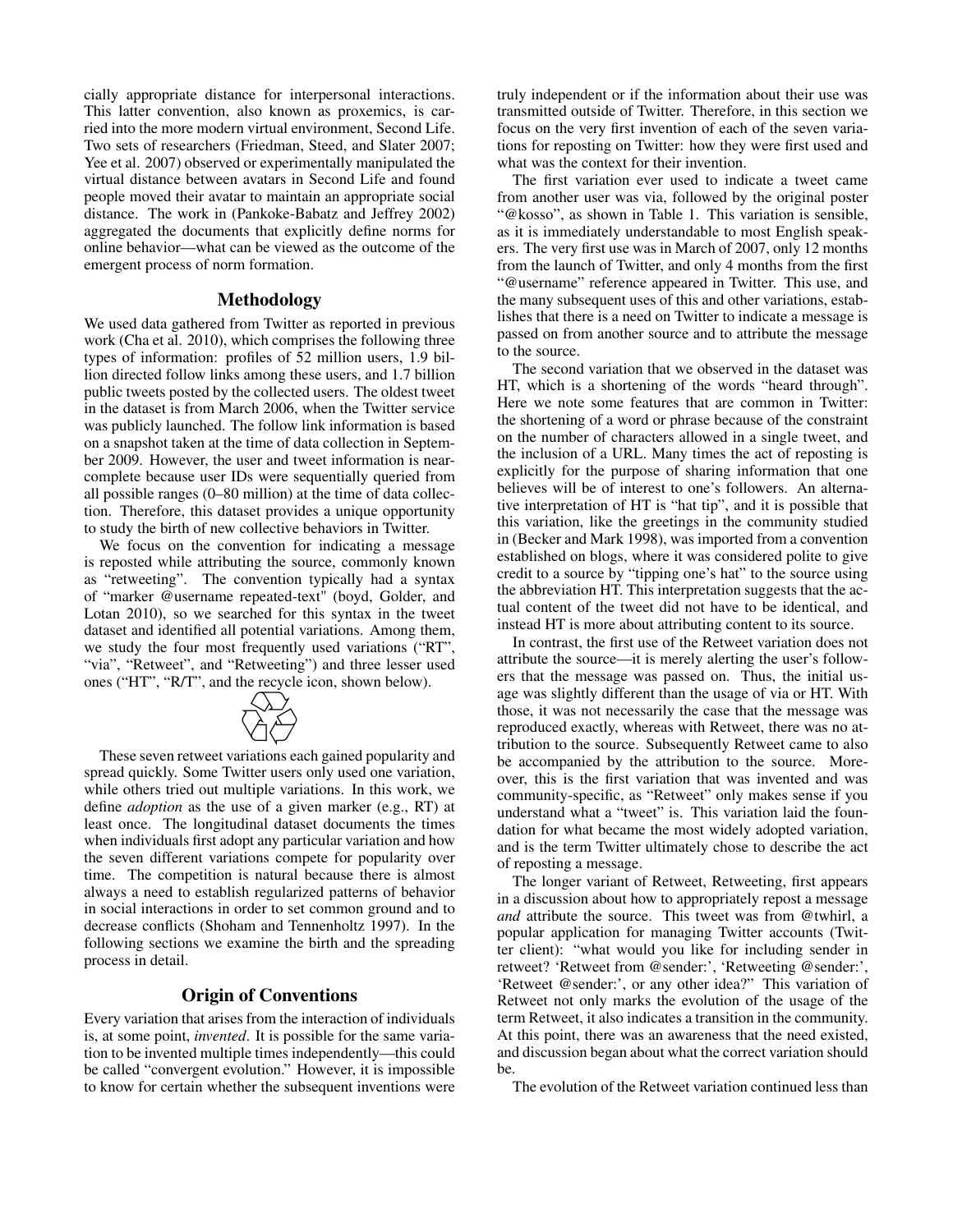| <b>Variation</b> | Username       | Date       | Text                                                                              |  |  |
|------------------|----------------|------------|-----------------------------------------------------------------------------------|--|--|
| via              | @tagami        | 2007-03-16 | @JasonCalacanis (via @kosso) - new Nokia N-Series phones will do Flash, Video and |  |  |
|                  |                |            | YouTube                                                                           |  |  |
| HT               | @TravisSeitler | 2007-10-22 | The Age Project: how old do I look? http://tweetl.com/21b (HT @technosailor)      |  |  |
| Retweet          | @kevinks       | 2007-11-01 | Retweet: @AHealthyLaugh is in the Boston Globe today, for a Stand up show she's   |  |  |
|                  |                |            | doing tonight. Add the funny lady on Tweeter!                                     |  |  |
| Retweeting       | @musicdt       | 2008-01-05 | Retweeting @Bwana: Is anyone streaming live from CES? #ces                        |  |  |
| <b>RT</b>        | @TDavid        | 2008-01-25 | RT @BreakingNewsOn: "LV Fire Department: No major injuries and the fire on the    |  |  |
|                  |                |            | Monte Carlo west wing contained east wing nearly contained."                      |  |  |
| R/T              | @samflemming   | 2008-06-20 | @danwei Live online<br>chat with Chinese<br>President<br>Jintao.<br>Hu<br>$r/t$ : |  |  |
|                  |                |            | http://tinyurl.com/5qqecp. He claims he uses net to know netizen concerns         |  |  |
| recycle icon     | @claynewton    | 2008-09-16 | [recycle icon] @ev of @biz re: twitterkeys [star] http://twurl.nl/fc6trd          |  |  |

Table 1: *The very first tweet that used each variation, its date, and the tweet content*

a month after the post discussing the appropriate variation to use, when a user named @TDavid shortened the word Retweet to the simple RT, in the tweet shown in Table 1. The user @TDavid had been exposed to other variations, including via, Retweet, and Retweeting, and had used two of them (via and Retweet) before. This particular retweet has exactly 140 characters, the length limit set by Twitter. This strongly suggests that the invention of RT was a result of a previous variation being adapted to the constraints of the social environment (i.e., the 140 character limit).

In most of these cases, the creation of the variation seems to have arisen naturally. One variation, the recycle symbol, seems to have been created for the purpose of improving the existing variations, and was advocated for explicitly in the discussion of which convection should be used on Twitter. On Twitter, the discussion of which variation should be used is necessarily local; that is, one can only have that discussion on Twitter with one's followers. It is perhaps because the variation was advocated by one of the original founders of Twitter, and subsequently reposted by the other founder, that the recycle symbol was adopted at all. However, most likely because it was not easy to replicate, this was one of the least used variations we observed (see Table 7).

It is worth noting that the first user of Retweet, RT, R/T, and recycle icon had been exposed to the usage of other variations at the time of their first usage. And, as it is shown in Table 2, first users of Retweet, RT, and recycle icon used another variation before starting the new variation.

One might predict that the inventors of the variations would be more active and central members of the community, both because they would be the members who are most committed to establishing the group's identity (Hackman

| Variation    | <b>Exposed to</b>                        | Prev. used   |
|--------------|------------------------------------------|--------------|
| via          |                                          |              |
| HТ           |                                          |              |
| Retweet      | V1a                                      | via          |
| Retweeting   |                                          |              |
| RT           | via, Retweet, Retweeting                 | via, Retweet |
| R/T          | via, Retweet, Retweeting, RT             |              |
| recycle icon | via, Retweet, Retweeting,<br>RT, R/T, HT | via          |

Table 2: *The variations that the first adopter of the variation had been exposed to or used previously*

1976), and because the most active members would be most likely to encounter the coordination problem that leads to a variation. Indeed, the data support this hypothesis. The inventors of these variations posted more tweets on average, had higher in-degree and out-degree, and were more likely to have been exposed to another variation than the average contemporaneous user.

#### Early Adopters

Having looked at the inventors, we now focus on a larger set of *early adopters* of each variation. We investigate their characteristics and connectivity to understand the early stages of the emergence of variations. Unless specified otherwise, we define the first 1000 adopters of each variation as the early adopters. The results in this section are similar if restricted to the first 100 or 500 adopters.

#### Early adopters are core users

To understand early adopters better, we investigated their network characteristics and profile information. In general, early adopters are much more popular and active than the remaining adopters and typical non-adopter users. Figure 1 shows the in-degree (followers) distribution of early adopters, the remaining adopters, and all Twitter users. Early adopters have two orders of magnitude more followers than normal users and an order of magnitude more than the later adopters. Additionally, when we computed the PageRank values, most of the early adopters (80%) ranked in top 1% PageRank, suggesting that they are not only popular Twitter users but are also central topologically.



Figure 1: *In-degree of early adopters compared to rest of adopters of the retweeting convention and all Twitter users*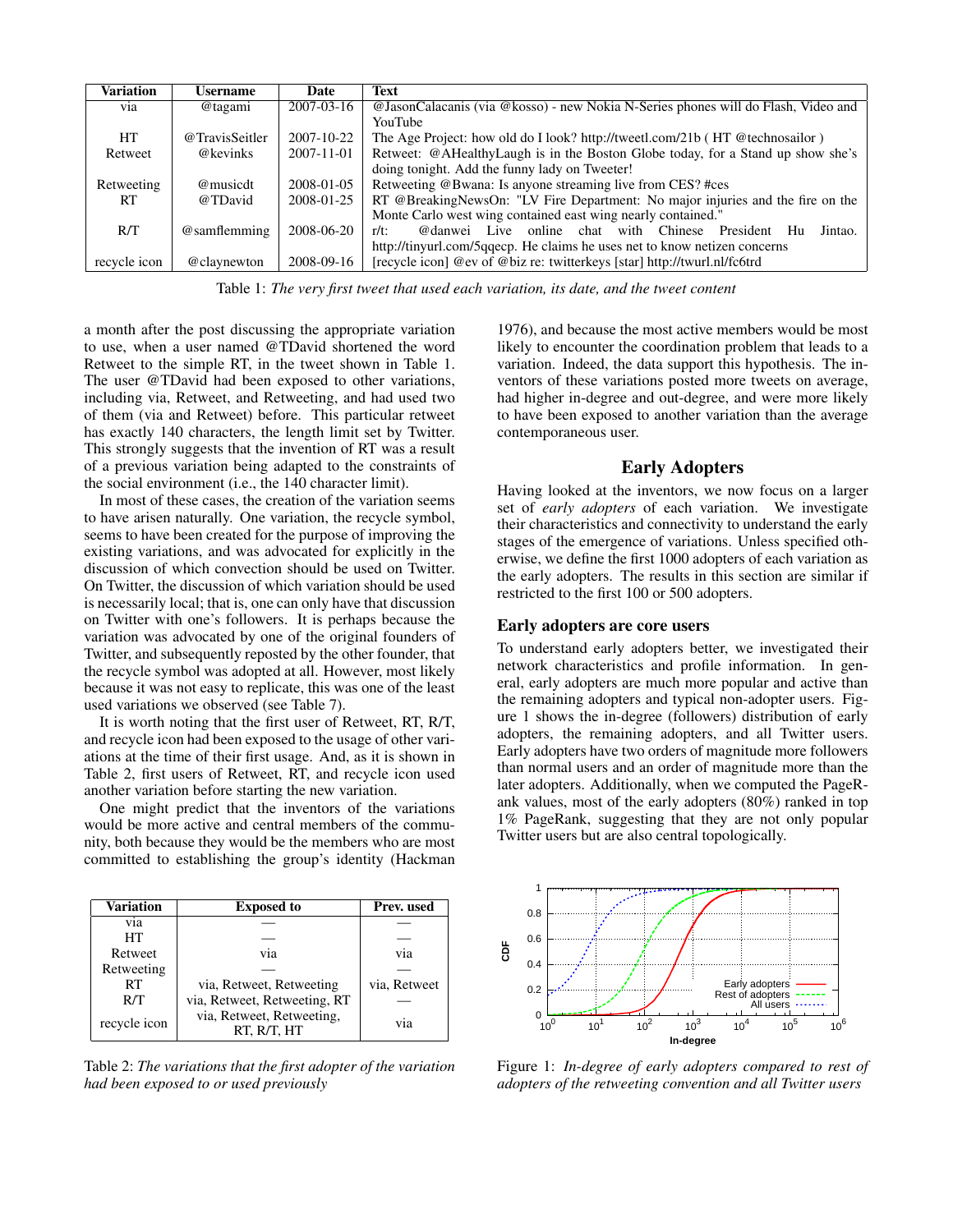|                | Has Bio | <b>Has URL</b> | <b>Profile Pic</b> | Changed profile theme | <b>Has Location</b> | Has Lists |
|----------------|---------|----------------|--------------------|-----------------------|---------------------|-----------|
| Early adopters | 94%     | 85%            | 99%                | 91%                   | 95%                 | 57%       |
| Random sample  | 25%     | 14%            | 50%                | 40%                   | 36%                 | 4%        |

Table 3: *Characteristics from profile and activity of early adopters*



Figure 2: *In-degree of early adopters across variations*

In addition to the differences in the structural positions of early adopters, we also found differences in their profile information. We crawled detailed information on the profile pages of early adopters in January 2012. This profile information includes each user's bio (a short description of a user posted by the user herself), listing information (a grouping mechanism that users can control for managing follow links), location, profile picture, and page theme.

We compared the profile information of early adopters with a random sample of 300,000 users, as shown in Table 3. The two groups differed in many ways. While 94% and 85% of early adopters provide bio and URLs (links) to their external web pages, only 25% and 14% of the random users did so. A similar trend was confirmed for profile picture, profile theme, location, and list information. These results suggest that the early adopters of the retweeting convention are active and innovative users, who explore more features provided by Twitter than the average user.

Early adopters also differed from a typical Twitter user in the content of their bio information. Users in the random sample, which represent the general Twitter population, describe themselves using words such as: *love*, *life*, *live*, and *music*. In contrast, early adopters introduce themselves with words such as *media*, *developer*, *geek*, *web*, and *entrepreneur*. This finding is in tune with the recent work that looked at the adoption pattern of the Twitter service itself, where cities with the most early adopters of Twitter tended to be those with young and tech-savvy populations (Toole, Cha, and Gonzalez 2012).

Although the early adopters are different from both the rest of adopters and from typical users, they are not particularly different from variation to variation. Figure 2 shows that early adopters have a similar number of followers independent of which variation they adopted. Although these users have similar characteristics, there is little overlap between early adopters of different variations; there are only 616 who adopted two or more, and 89 who adopted three or more variations.



Figure 3: *Diffusion network of first 500 adopters of RT*

## Diffusion network of early adopters

There are three possible scenarios in which a user adopts a variation: either the user was influenced by someone she was following through Twitter, the user was influenced by some external force, or the user independently invented the variation. We refer to adopters in the former case as *internal adopters*, and we refer to adopters in the latter two cases as *external adopters*.

Given the temporal ordering of users' adoptions and the direction of following links between them, we can construct a network of early adopters representing how the variation spread in its early stages. In this *diffusion network* there is a link from user A to user B if and only if (1) user B follows user A and (2) user B adopts the variation after user A. The diffusion networks represent those instances where the adoption of the variation was most likely due to exposure through Twitter. Internal adopters naturally appear downstream in the diffusion network, whereas external adopters may appear at a root or as singletons.

Figure 3 shows an example diffusion network for the first 500 adopters of the RT variation. For simplicity, we only show the largest connected component and do not show sin-

| Variation    | first 100 | first 500 | first 1000 |
|--------------|-----------|-----------|------------|
| via          | 36%       | 64%       | 69.7%      |
| <b>HT</b>    | 36%       | 63.4%     | 74%        |
| Retweet      | 44%       | 66.4%     | 77.2%      |
| Retweeting   | 35%       | 56.4%     | 66.8%      |
| <b>RT</b>    | 65%       | 78.6%     | 86.1%      |
| R/T          | 60%       | 78.4%     | 83.3%      |
| recycle icon | 73%       | 81.2%     | 84.8%      |

Table 4: *Percentage of the early adopters who were internal*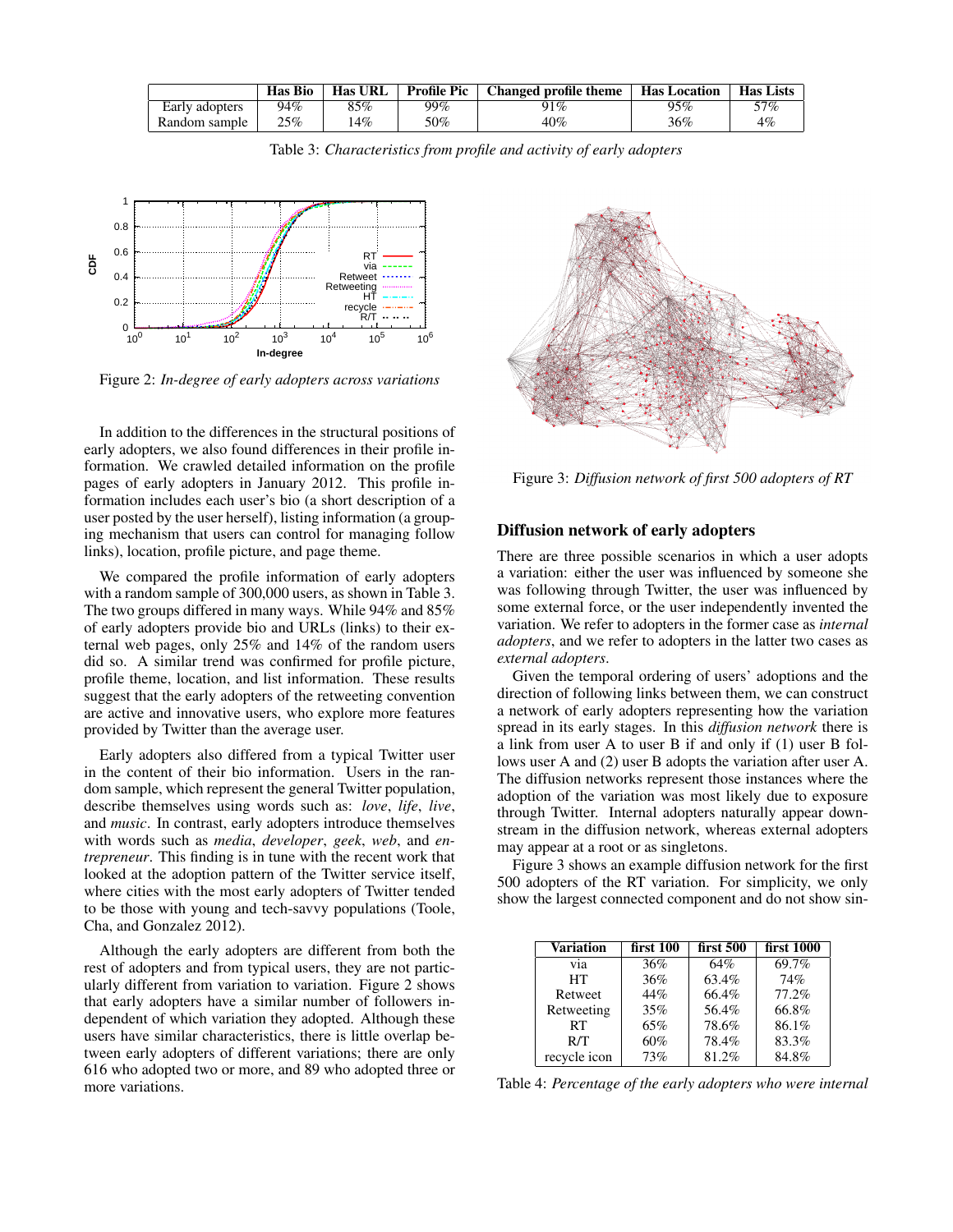| <b>Variation</b> | $%$ in largest CC | Ave. # of links | <b>Most critical</b> | Ave. depth<br>of internal adopters | Ave. clustering<br>coefficient in LCC |
|------------------|-------------------|-----------------|----------------------|------------------------------------|---------------------------------------|
| via              | 83.2%             | 3.58            | $2\%$                | 1.48                               | 0.233                                 |
| <b>HT</b>        | 86.9%             | 4.22            | 1.8%                 | 1.56                               | 0.253                                 |
| Retweet          | 79.2%             | 2.91            | $1.1\%$              | 1.44                               | 0.241                                 |
| Retweeting       | 91.7%             | 5.00            | 2.4%                 | 1.46                               | 0.225                                 |
| RT               | 95.3%             | 6.37            | $0.5\%$              | 1.61                               | 0.293                                 |
| R/T              | 92.9%             | 5.00            | $1.6\%$              | 1.53                               | 0.319                                 |
| recycle icon     | 91.5%             | 4.07            | 4.9%                 | 1.65                               | 0.320                                 |

Table 5: *Properties of diffusion network of early adopters*

gletons or smaller components of the network. Except for 53 users, 47 of whom were singletons, the 447 remaining users formed a single large connected component, indicating that RT diffused in the network of early adopters. While we do not explore community structure in this paper, the figure indicates the existence of four communities of early adopters. It is likely that as users connecting multiple communities adopt a variation, it spread from one community to another, thereby reaching new audience.

Table 4 shows the percentage of internal adopters for the first 100, 500, and 1000 adopters of each variation. The percentage of internal adopters is low for early adopters, and as variations got more popular, more users adopted the variation after being exposed to it through Twitter. The percentage of internally influenced adopters always increases as the set of adopters gets larger, and thus the earliest variations had a much lower percentage of internal adopters. One possible explanation for this finding is that the initial variations were more natural and therefore more likely to be independently invented. Alternatively, it could be that there was much more off-site discussion in the early days of Twitter. Unfortunately, we do not have a way to disambiguate these hypotheses.

Next we take a closer look at the structure of the diffusion network amongst early adopters. Table 5 shows different structural properties of the network of each variation. We observe that most of the nodes are part of a single large connected component and the average clustering coefficient of each network is high, which means that the variations spread through multiple paths between well-connected users. Moreover, the average number of links per node in the largest connected component (LCC) is quite high. This suggests that the diffusion networks were dense and most adopters had multiple parents, as illustrated in Figure 4.

The fact that adopters needed multiple exposures before they adopt a variation suggests that diffusion of retweeting variations is a "complex contagion" (Centola and Macy 2007).

For each internal adopter there can be one or more chains of influence, each of which leads back to one or more external adopters. We consider the length of the shortest chain to be the depth of a node. The average depth of all internal adopters in a diffusion network indicates how many adopters a variation typically went through. Table 6 shows the distribution of depths of adopters, and Table 5 shows the average depths of internal adopters for each variation. The average depth for all variations is less than two, corroborating the result that early adopters have a dense diffusion network and are well-connected to each other. This high density is also evident in Figure 3, which shows the diffusion network of early adopters of RT.

Finally, we define the *criticality* of a node as the percentage of nodes that adopted a variation after they were exposed to the variation exclusively from that node or its descendants in the diffusion graph. In other words, if we remove that specific node from the network, how many other nodes would not have been exposed to the variation? Table 5 shows the node with the highest criticality for each variation. The criticality values are in general very low; this could be explained by the fact that most of the nodes have multiple parents, so very few nodes were only exposed to the variation because of one user.

In summary, we investigated early adopters in this section. We showed that early adopters are highly active and popular core users. They are tightly connected to each other and most of them have been influenced by multiple other adopters, and as a result there are no critical early adopters that any variation relied on to become popular.



Figure 4: *CCDF of number of parents of early adopters*

#### Spread of Conventions

The longitudinal tweet dataset allows us to track how each one of the variations gained popularity from their first use to

| <b>Variation</b> |     |     | 2   |    |                |
|------------------|-----|-----|-----|----|----------------|
| via              | 303 | 401 | 262 | 31 | 3              |
| HT               | 260 | 383 | 308 | 39 | 10             |
| Retweet          | 228 | 461 | 288 | 21 | $\overline{c}$ |
| Retweeting       | 332 | 397 | 236 | 32 | 3              |
| RT               | 139 | 394 | 416 | 46 | 5              |
| R/T              | 167 | 452 | 328 | 46 | 7              |
| recycle icon     | 152 | 385 | 376 | 84 | 3              |

Table 6: *Number of early adopters with specific depth*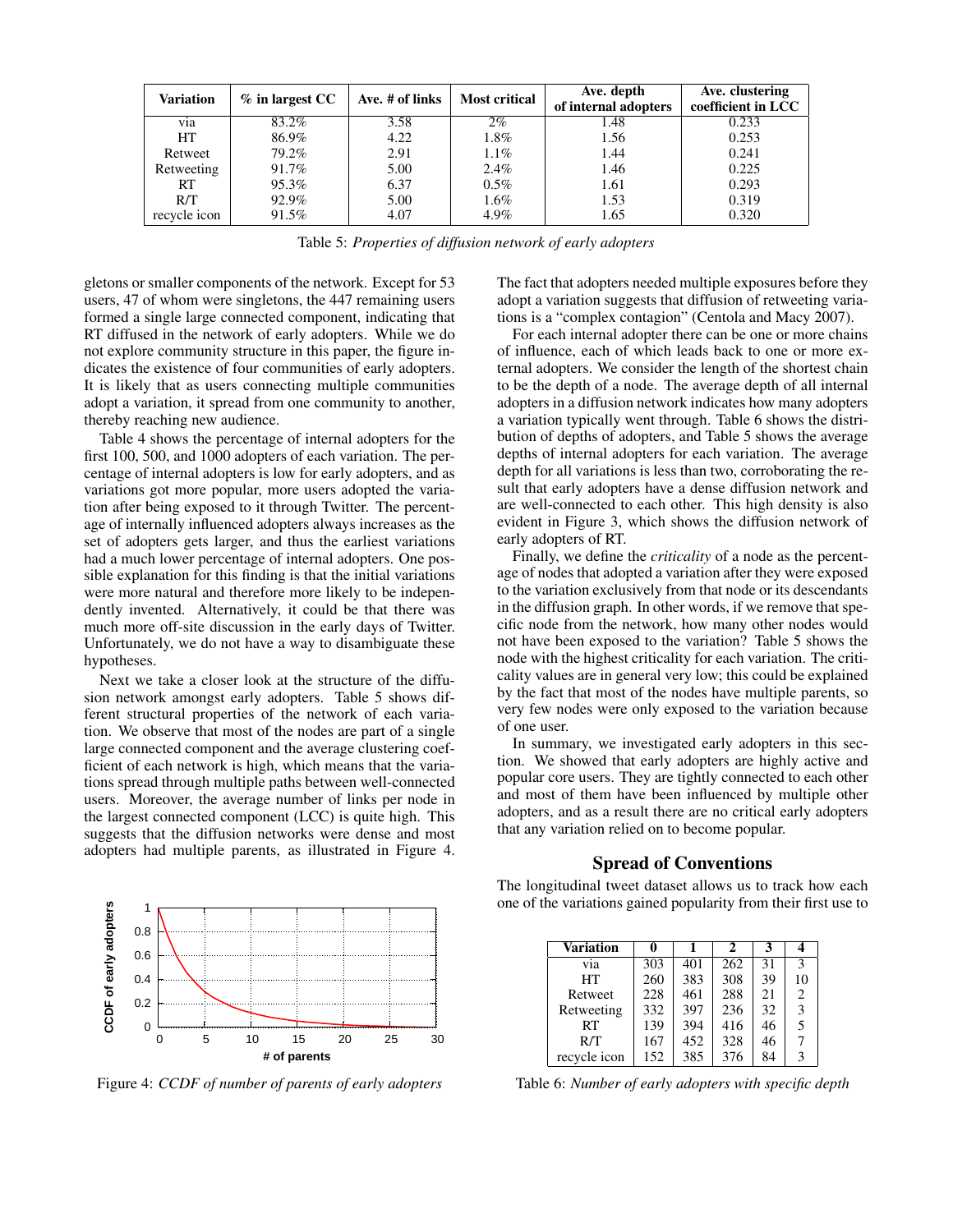

Figure 5: *New adopters of variations over time*

the last day. Figure 5 shows the time series of week-to-week user gains over the first 3.5 years of Twitter's existence. It is clear that the different variations experienced very different patterns of growth. By the end of mid-2009, only two variations, RT and via, had achieved widespread usage. The recycle icon, HT, and R/T continued to add new users, but their popularity nearly stabilized. Retweet and Retweeting began losing popularity, as the rate of new adopters declined, potentially because of their long length, which is costly given the 140 character limit.

Table 7 shows the final number of adopters and the number of times each variation was used in our dataset. RT and via reached a total of 1.8 million and 750,000 adopters respectively, while the others only reached on the order of thousands or tens of thousands of adopters. In total, over 2 million users adopted at least one of these variations in Twitter and an impressive 59 million or an estimated 3.5% of all tweets (59 million out of 1.7 billion tweets) contain a retweeting variation.

Interestingly, the final reach of the variations does not seem to be strongly related to either the amount of time the variation had to grow or the rate at which it grew. As can be seen in Figure 5, via started the earliest and had slow growth (relative to the other variations), but ended with the second-highest number of adopters; Retweet and Retweeting grew as fast or faster than RT and started earlier, but never approached the reach of RT. It is an interesting question whether there are features of the variations, the inventors, or the early dynamics (or some combination thereof)

| Variation    | # of adopters | # of retweets |  |
|--------------|---------------|---------------|--|
| RT           | 1,836,852     | 53,221,529    |  |
| via          | 751,547       | 5,367,304     |  |
| Retweeting   | 50,400        | 296,608       |  |
| Retweet      | 36,601        | 110,616       |  |
| HT           | 8.346         | 22.657        |  |
| R/T          | 5,300         | 28.658        |  |
| recycle icon | 3,305         | 18,255        |  |
| Total        | 2,059,350     | 59,065,627    |  |

Table 7: *Number of adopters and retweets per variation*



Figure 6: *In-degree of all adopters*

that can be used to predict which variations would come to dominate.

One notable feature is the distribution of in-degree of all adopters, as the fairly large gap between popular variations and the others suggests it is related to their popularity. Figure 6 shows the distribution of the in-degree of all eventual adopters of each variation. We see that RT and via, the top two variations, were adopted by less active and less popular users than the other variations.

This finding may suggest that when a variation becomes extremely popular, its adopters start to reach beyond the circle of highly-connected core users and reach more peripheral users—a finding that is in tune with the famous "diffusion of innovations" theory (Rogers 1983). This pattern of diffusion could similarly be explained by classical "two-step flow" theory, which has been shown to hold in Twitter (Wu et al. 2011). In contrast, adopters of the less popular variations may never break out of the core group of Twitter users who pay attention to the new trends and technologies of the service. Whether this shift is a leading or lagging variable to the increase in popularity is a question for future work.

As Twitter grew and the variations spread, the probability that a user would be exposed to a variation before adopting it increased as well, continuing the trend in Table 4. All seven variations had a high percentage of internally influenced users (81.97%–97.93%). This could be partially explained by the fact that the act of reposting is increasing itself, and therefore an increase in the use of any variation and likelihood that someone would be exposed to it. It also implies that as time went on, more and more users were learning about the variations through the Twitter network rather than independently inventing variations or learning about them from outside channels.

## Conclusion and Future Work

In this work, we described the context in which a social convention emerged, capturing the natural evolution of the convention at a level of detail and scale essentially impossible until recently. Specifically, we observed the very first acts of reposting a message and attributing it to its source on the microblogging site Twitter. At first, variations of the convention were borrowed from natural language ("via") or other online communities ("HT", from blogs). Eventually, more community-specific variations (Retweet and Retweeting) were invented, followed shortly by discussion of which